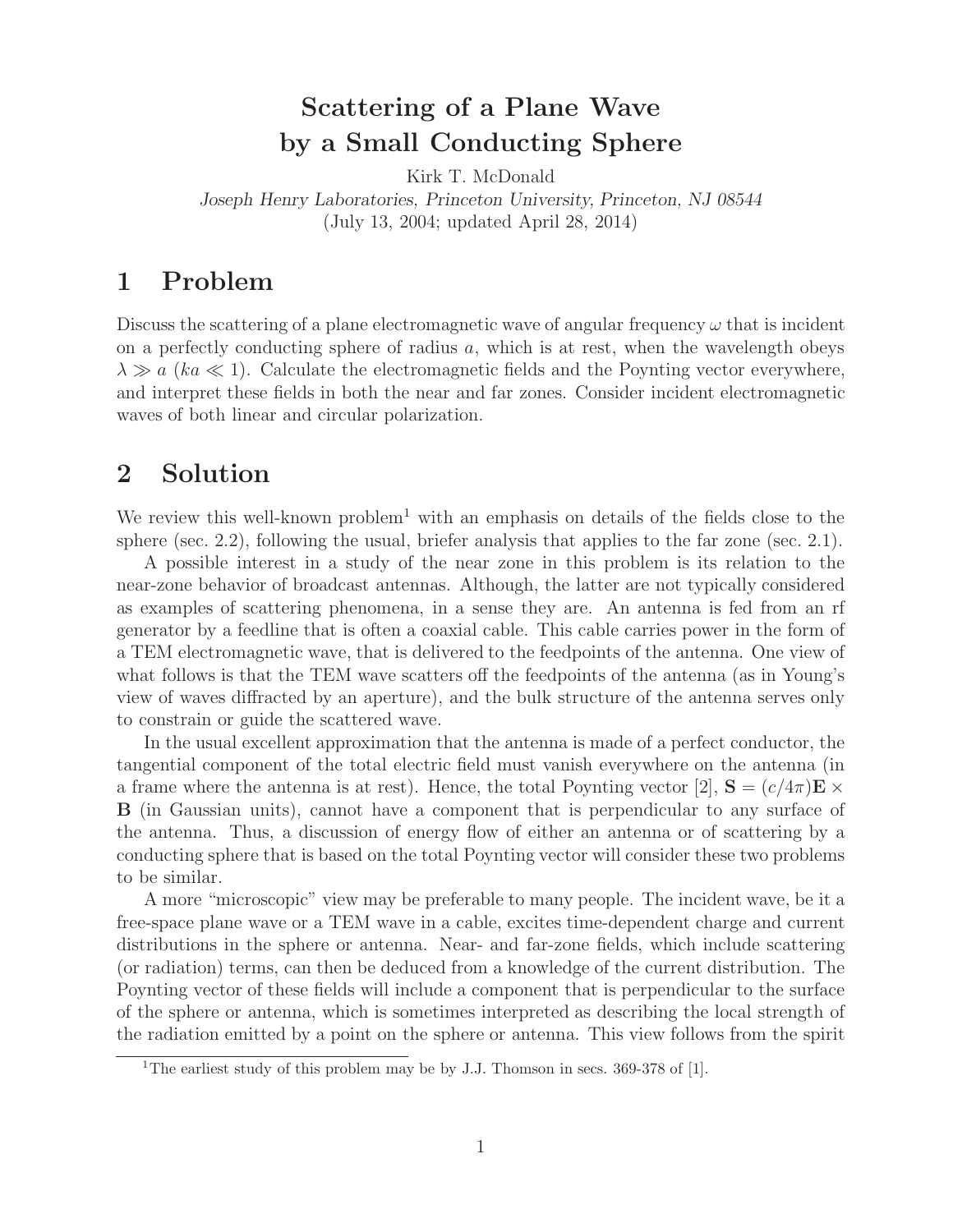of Poynting, but is somewhat at odds with the view of Huygens [3] in which wave phenomena are described by sum (interference) of contributions from distributed sources.

In the present problem it is relatively straightforward to deduce the current distribution in the conducting sphere for first principles. This is not generally the case in antenna problems, where one often proceeds from a plausible "guess" as to the form of the current distribution. As will be seen below, the total current distribution is proportional to, but not equal to, that part of the current distribution that can be said to drive to far-zone scattered (or radiation) fields.

### **2.1 Far-Zone Analysis: Scattering**

The scattering cross section in spherical coordinates  $(r, \theta, \phi)$  is given by,

$$
\frac{d\sigma}{d\Omega} = \frac{\text{power scattered into }d\Omega}{\text{incident power per unit area}} = r^2 \frac{\langle \mathbf{S}_{\text{scat}}(\theta, \phi) \rangle}{\langle \mathbf{S}_{\text{incident}} \rangle} = r^2 \frac{|\mathbf{E}_{\text{scat}}|^2}{E_0^2},\tag{1}
$$

where in the dipole approximation, the far-zone scattered electric field is  $[4, 5, 6]$ ,

$$
\mathbf{E}_{\text{scat}} = k^2 \frac{e^{i(kr - \omega t)}}{r} \left[ (\hat{\mathbf{n}} \times \mathbf{p}_0) \times \hat{\mathbf{n}} - \hat{\mathbf{n}} \times \mathbf{m}_0 \right], \tag{2}
$$

and  $\mathbf{p}_0e^{i\omega t}$  and  $\mathbf{m}_0e^{-i\omega t}$  are the electric and magnetic dipole moments induced in the conducting sphere by the incident wave.

Because the incident wavelength is large compared to the radius of the sphere, the incident fields are essentially uniform over the sphere, and the induced fields near the sphere are the same as the static fields of a conducting sphere in an otherwise uniform electric and magnetic field. Then, from p. 57 of the Notes, $^2$  the induced electric dipole moment is given by,

$$
\mathbf{p}_0 = a^3 \mathbf{E}_0. \tag{3}
$$

For the induced magnetic dipole, we recall p. 98 of the Notes, $3$  remembering that a conducting sphere can be thought of a permeable sphere with zero permeability and a dielectric sphere of infinite dielectric constant. Hence, the magnetic dipole moment is,

$$
\mathbf{m}_0 = -\frac{a^3}{2} \mathbf{B}_0. \tag{4}
$$

Then,

$$
\mathbf{E}_{\text{scat}} = -k^2 a^3 \frac{e^{i(kr - \omega t)}}{r} \left[ \hat{\mathbf{n}} \times (\mathbf{E}_0 \times \hat{\mathbf{n}}) + \frac{1}{2} (\hat{\mathbf{n}} \times \mathbf{B}_0 \right],
$$
 (5)

where  $\hat{\bf{n}}$  is along the vector  $\bf{r}$  that points from the center of the sphere to the distant observer.

For a wave propagating in the  $+z$  direction with electric field linearly polarized along direction  $\hat{\mathbf{l}}$ ,  $\mathbf{E}_0 = E_0 \hat{\mathbf{l}}$ , and the magnetic field obeys  $\mathbf{B}_0 = \hat{\mathbf{z}} \times \mathbf{E}_0$ . Then,

$$
\mathbf{E}_{\text{scat}} = -k^2 a^3 E_0 \frac{e^{i(kr - \omega t)}}{r} \left[ \hat{\mathbf{n}} \times (\hat{\mathbf{l}} \times \hat{\mathbf{n}}) + \frac{1}{2} \hat{\mathbf{n}} \times (\hat{\mathbf{z}} \times \hat{\mathbf{l}}) \right]
$$
  
= 
$$
-k^2 a^3 E_0 \frac{e^{i(kr - \omega t)}}{r} \left[ \hat{\mathbf{l}} \left( 1 - \frac{(\hat{\mathbf{n}} \cdot \hat{\mathbf{z}})}{2} \right) - \left( \hat{\mathbf{n}} - \frac{\hat{\mathbf{z}}}{2} \right) (\hat{\mathbf{n}} \cdot \hat{\mathbf{l}}) \right].
$$
 (6)

<sup>2</sup>http://kirkmcd.princeton.edu/examples/ph501/ph501lecture5.pdf

<sup>3</sup>http://kirkmcd.princeton.edu/examples/ph501/ph501lecture8.pdf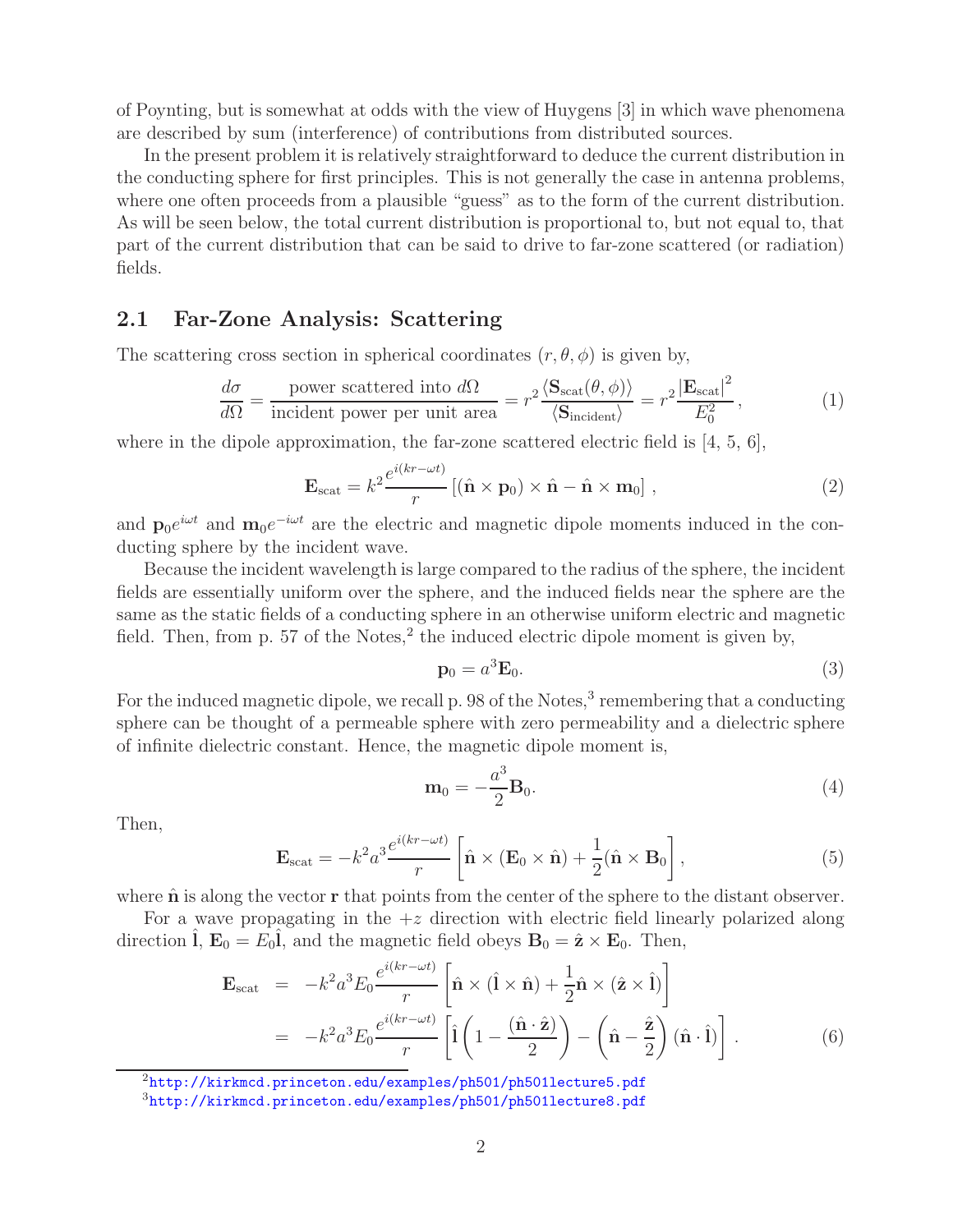Inserting this in (1) we find,

$$
\frac{d\sigma}{d\Omega} = k^4 a^6 \left[ \left( 1 - \frac{\hat{\mathbf{n}} \cdot \hat{\mathbf{z}}}{2} \right)^2 - \frac{3}{4} (\hat{\mathbf{n}} \cdot \hat{\mathbf{l}})^2 \right]. \tag{7}
$$

For an observer in the x-z plane,  $\hat{\mathbf{n}} \cdot \hat{\mathbf{z}} = \cos \theta$ . Then, for electric polarization parallel to the scattering plane  $\hat{\mathbf{n}} \cdot \mathbf{l} = \sin \theta$ , while for polarization perpendicular to the scattering plane  $\hat{\mathbf{n}} \cdot \mathbf{l} = 0.$ 



Thus, eq. (7) yields,

$$
\frac{d\sigma_{\parallel}}{d\Omega} = k^4 a^6 \left(\frac{1}{2} - \cos\theta\right)^2, \qquad \frac{d\sigma_{\perp}}{d\Omega} = a^6 k^4 \left(1 - \frac{\cos\theta}{2}\right)^2. \tag{8}
$$

For an unpolarized incident wave,

$$
\frac{d\sigma}{d\Omega} = \frac{1}{2} \left( \frac{d\sigma_{\parallel}}{d\Omega} + \frac{d\sigma_{\perp}}{d\Omega} \right) = k^4 a^6 \left[ \frac{5}{8} (1 + \cos^2 \theta) - \cos \theta \right],\tag{9}
$$

and so, $4$ 

$$
\sigma = \int \frac{d\sigma}{d\Omega} d\Omega = \frac{10\pi}{8} k^4 a^6 \int_{-1}^1 (1 + \cos^2 \theta) \ d\cos \theta = \frac{10\pi a^2}{3} k^4 a^4. \tag{10}
$$



<sup>&</sup>lt;sup>4</sup>The cross section (10) varies as  $1/\lambda^4$  in contrast to the Thomson scattering cross section for a free electron [7],  $\sigma_{\text{Thomson}} = 8\pi r_e^2/3$ , where  $r_e = e^2/m_e c^2$  is the classical electron radius, which is independent of wavelength (for  $\lambda \ll \lambda_{\text{Compton}} = h/m_e c$ ). While the conduction electrons in a metallic object of characteristic length a are "free," they are not free to leave the object, and are bound to it by a force that can be approximated as springlike with a characteristic angular frequency  $\omega_0 \approx c/a$ . Then, scattering of electromagnetic waves with angular frequency  $\omega = kc \ll \omega_0 \approx c/a$ , *i.e.*, for  $ka \ll 1$ , varies as  $\omega^4/\omega_0^4 \propto 1/\lambda^4$ , as discussed, for example, on pp. 278-279 of the Notes,

http://kirkmcd.princeton.edu/examples/ph501/ph501lecture23.pdf

A consequence is that the total scattering cross section is smaller than the geometric cross section  $\approx \pi a^2$  by a factor of order  $(ka)^4 \ll 1$ . These general conclusions are verified for small metallic spheres via Maxwell's equations in the present example. And, this behavior holds for scattering by small metallic disks [8, 9, 10], for which  $\sigma \approx 128\pi a^2 (ka)^4/27\pi^2$ .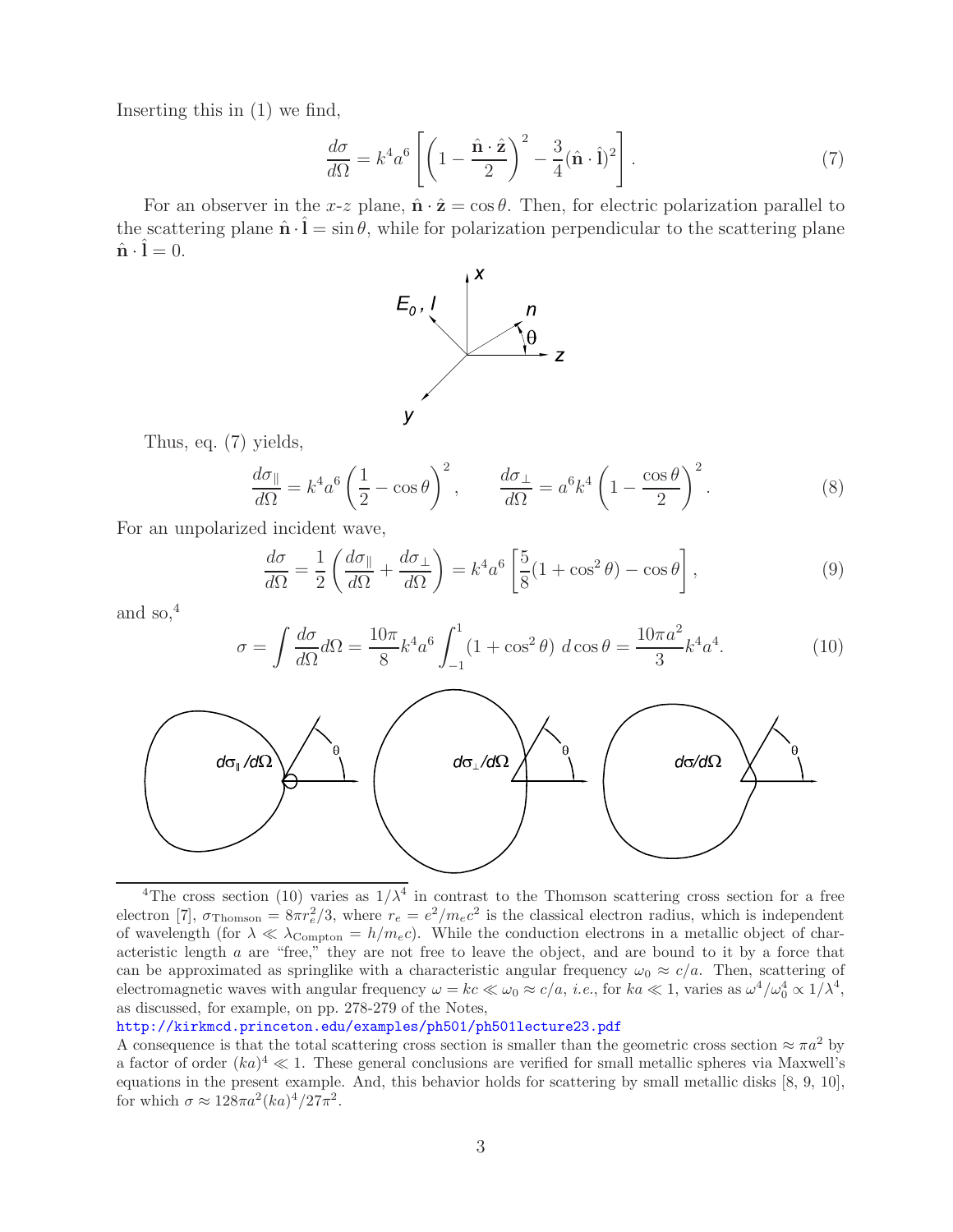From eqs. (8) we see that  $d\sigma_{\perp}/d\Omega$  is always nonzero, but  $d\sigma_{\parallel}/d\Omega = 0$  for  $\theta = \pi/3$ , so for this angle, the scattered radiation is linearly polarized parallel to the scattering plane for arbitrary incident polarization.

### **2.2 Near-Zone Analysis**

To discuss the fields in the near zone, we can use the full forms of fields from Hertzian dipoles [4, 5, 6]. Thus, the scattered electric field at any position **r** outside the sphere is,

$$
\mathbf{E}_{scat}(\mathbf{r},t) = k^2 \frac{e^{i(kr - \omega t)}}{r} \left\{ (\hat{\mathbf{n}} \times \mathbf{p}_0) \times \hat{\mathbf{n}} + [3(\hat{\mathbf{n}} \cdot \mathbf{p}_0)\hat{\mathbf{n}} - \mathbf{p}_0] \left( \frac{1}{k^2 r^2} - \frac{i}{kr} \right) \right.\n- \left( 1 + \frac{i}{kr} \right) \hat{\mathbf{n}} \times \mathbf{m}_0 \right\}\n= k^2 a^3 \frac{e^{i(kr - \omega t)}}{r} \left\{ (\hat{\mathbf{n}} \times \mathbf{E}_0) \times \hat{\mathbf{n}} + [3(\hat{\mathbf{n}} \cdot \mathbf{E}_0)\hat{\mathbf{n}} - \mathbf{E}_0] \left( \frac{1}{k^2 r^2} - \frac{i}{kr} \right) \right.\n+ \frac{1}{2} \left( 1 + \frac{i}{kr} \right) \hat{\mathbf{n}} \times \mathbf{B}_0 \right\},
$$
\n(11)

also using eqs. (3) and (4). From now on we suppose that the electric field of the incident plane wave is along the x-axis, so that  $\mathbf{E}_0 = E_0 \hat{\mathbf{x}}$  and  $\mathbf{B}_0 = E_0 \hat{\mathbf{y}}$ , while the point of observation is at  $\mathbf{r} = (r, \theta, \phi)$ . We express the electric field vector in spherical coordinates, noting that,

$$
\hat{\mathbf{n}} = \hat{\mathbf{r}}, \tag{12}
$$

$$
\hat{\mathbf{x}} = \sin \theta \cos \phi \, \hat{\mathbf{r}} + \cos \theta \cos \phi \, \hat{\boldsymbol{\theta}} - \sin \phi \, \hat{\boldsymbol{\phi}}, \tag{13}
$$

$$
\hat{\mathbf{y}} = \sin \theta \sin \phi \, \hat{\mathbf{r}} + \cos \theta \sin \phi \, \hat{\boldsymbol{\theta}} + \cos \phi \, \hat{\boldsymbol{\phi}}, \tag{14}
$$

$$
\hat{\mathbf{z}} = \cos \theta \, \hat{\mathbf{r}} - \sin \theta \, \hat{\boldsymbol{\theta}}.\tag{15}
$$

Thus,

$$
\mathbf{E}_{scat}(\mathbf{r},t) = k^2 a^3 E_0 \frac{e^{i(kr-\omega t)}}{r} \left\{ \cos \theta \cos \phi \hat{\boldsymbol{\theta}} - \sin \phi \hat{\boldsymbol{\phi}} \right.\n+ (2 \sin \theta \cos \phi \hat{\mathbf{r}} - \cos \theta \cos \phi \hat{\boldsymbol{\theta}} + \sin \phi \hat{\boldsymbol{\phi}}) \left( \frac{1}{k^2 r^2} - \frac{i}{kr} \right)\n- \frac{1}{2} \left( 1 + \frac{i}{kr} \right) (\cos \phi \hat{\boldsymbol{\theta}} - \cos \theta \sin \phi \hat{\boldsymbol{\phi}}) \right\}\n= k^2 a^3 E_0 \frac{e^{i(kr-\omega t)}}{r} \left\{ 2 \sin \theta \cos \phi \left( \frac{1}{k^2 r^2} - \frac{i}{kr} \right) \hat{\mathbf{r}} \right.\n+ \cos \phi \left[ \cos \theta \left( 1 - \frac{1}{k^2 r^2} + \frac{i}{kr} \right) - \frac{1}{2} \left( 1 + \frac{i}{kr} \right) \right] \hat{\boldsymbol{\theta}} \n- \sin \phi \left[ 1 - \frac{1}{k^2 r^2} + \frac{i}{kr} - \frac{\cos \theta}{2} \left( 1 + \frac{i}{kr} \right) \right] \hat{\boldsymbol{\phi}} \right\}. \tag{16}
$$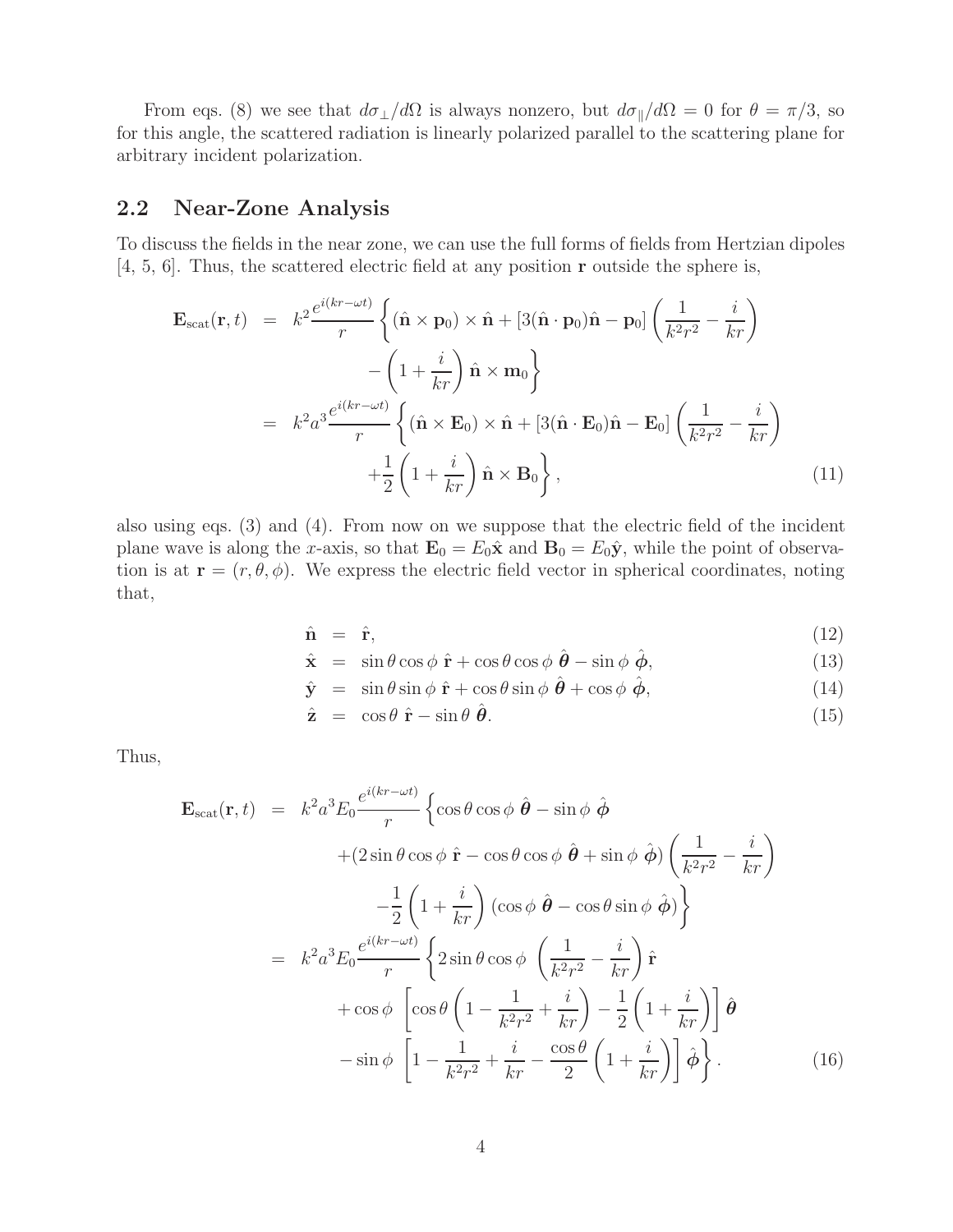Similarly, the scattered magnetic field can be written as,

$$
\mathbf{B}_{\text{scat}}(\mathbf{r},t) = k^2 \frac{e^{i(kr-\omega t)}}{r} \left\{ (\hat{\mathbf{n}} \times \mathbf{m}_0) \times \hat{\mathbf{n}} + [3(\hat{\mathbf{n}} \cdot \mathbf{m}_0)\hat{\mathbf{n}} - \mathbf{m}_0] \left( \frac{1}{k^2 r^2} - \frac{i}{kr} \right) \right\}
$$
  
\n
$$
+ \left( 1 + \frac{i}{kr} \right) \hat{\mathbf{n}} \times \mathbf{p}_0 \right\}
$$
  
\n
$$
= -k^2 a^3 \frac{e^{i(kr-\omega t)}}{2r} \left\{ (\hat{\mathbf{n}} \times \mathbf{B}_0) \times \hat{\mathbf{n}} + [3(\hat{\mathbf{n}} \cdot \mathbf{B}_0)\hat{\mathbf{n}} - \mathbf{B}_0] \left( \frac{1}{k^2 r^2} - \frac{i}{kr} \right) \right\}
$$
  
\n
$$
-2 \left( 1 + \frac{i}{kr} \right) \hat{\mathbf{n}} \times \mathbf{E}_0 \right\}
$$
  
\n
$$
+ (2 \sin \theta \sin \phi \hat{\mathbf{r}} - \cos \theta \sin \phi \hat{\mathbf{\theta}} + \cos \phi \hat{\phi} \left( \frac{1}{k^2 r^2} - \frac{i}{kr} \right)
$$
  
\n
$$
-2 \left( 1 + \frac{i}{kr} \right) (\sin \phi \hat{\mathbf{\theta}} + \cos \theta \cos \phi \hat{\phi}) \left( \frac{1}{k^2 r^2} - \frac{i}{kr} \right)
$$
  
\n
$$
-2 \left( 1 + \frac{i}{kr} \right) (\sin \phi \hat{\mathbf{\theta}} + \cos \theta \cos \phi \hat{\phi}) \right\}
$$
  
\n
$$
= -k^2 a^3 E_0 \frac{e^{i(kr-\omega t)}}{2r} \left\{ 2 \sin \theta \sin \phi \left( \frac{1}{k^2 r^2} - \frac{i}{kr} \right) \hat{\mathbf{r}} \right\}
$$
  
\n
$$
+ \sin \phi \left[ \cos \theta \left( 1 - \frac{1}{k^2 r^2} + \frac{i}{kr} \right) - 2 \left( 1 + \frac{i}{kr} \right) \right] \hat{\mathbf{\theta}} + \cos \phi \left[ 1 - \frac{1
$$

On the surface of the sphere,  $r = a$ , the scattered electromagnetic fields are, to the leading approximation when  $ka \ll 1$ ,<sup>5</sup>

$$
\mathbf{E}_{\rm scat}(r=a) \approx E_0 e^{-i\omega t} (2\sin\theta\cos\phi \hat{\mathbf{r}} - \cos\theta\cos\phi \hat{\boldsymbol{\theta}} + \sin\phi \hat{\boldsymbol{\phi}}), \tag{18}
$$

$$
\mathbf{B}_{\rm scat}(r=a) \approx -\frac{E_0}{2}e^{-i\omega t}(2\sin\theta\sin\phi\,\,\hat{\mathbf{r}}-\cos\theta\sin\phi\,\,\hat{\boldsymbol{\theta}}-\cos\phi\,\,\hat{\boldsymbol{\phi}}). \tag{19}
$$

In the same approximation, the incident electromagnetic fields at the surface of the sphere are,

$$
\mathbf{E}_{\rm in}(r=a) \approx E_0 e^{-i\omega t} \hat{\mathbf{x}} = E_0 e^{-i\omega t} (\sin \theta \cos \phi \, \hat{\mathbf{r}} + \cos \theta \cos \phi \, \hat{\boldsymbol{\theta}} - \sin \phi \, \hat{\boldsymbol{\phi}}), \qquad (20)
$$

$$
\mathbf{B}_{\rm in}(r=a) \approx E_0 e^{-i\omega t} \hat{\mathbf{y}} = E_0 e^{-i\omega t} (\sin \theta \sin \phi \ \hat{\mathbf{r}} + \cos \theta \sin \phi \ \hat{\boldsymbol{\theta}} + \cos \phi \ \hat{\boldsymbol{\phi}}). \tag{21}
$$

Thus, the total electric field,

$$
\mathbf{E}_{\text{tot}}(r=a) = \mathbf{E}_{\text{in}}(r=a) + \mathbf{E}_{\text{scat}}(r=a) = 3E_0 e^{-i\omega t} \sin \theta \cos \phi \hat{\mathbf{r}}, \qquad (22)
$$

on the surface of the sphere is purely radial, and the total magnetic field,

$$
\mathbf{B}_{\text{tot}}(r=a) = \mathbf{B}_{\text{in}}(r=a) + \mathbf{B}_{\text{scat}}(r=a) = \frac{3}{2} E_0 e^{-i\omega t} (\cos \theta \sin \phi \ \hat{\boldsymbol{\theta}} + \cos \phi \ \hat{\boldsymbol{\phi}}),\tag{23}
$$

<sup>&</sup>lt;sup>5</sup>If the fields were to be used to compute the force and torque on the sphere via the Maxwell stress tensor, terms of order  $k^2a^2$  must be considered. See secs. 2.3.1-2 for a different method.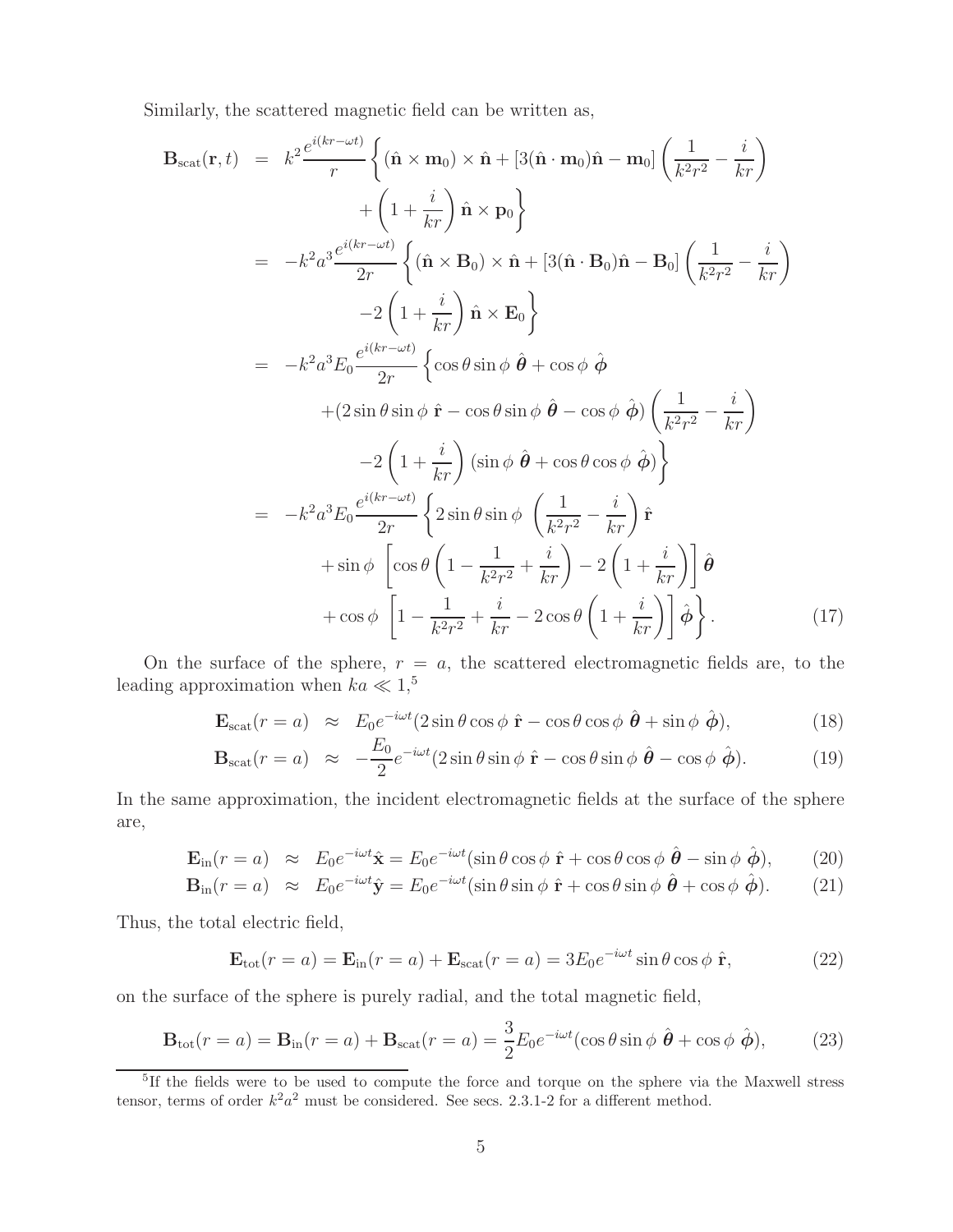is purely tangential, as expected for a perfect conductor.<sup>6</sup>

The total charge density  $\sigma_{\text{tot}}$  on the surface of the conducting sphere follows from Gauss' law as,

$$
\sigma_{\text{tot}} = \frac{\mathbf{E}_{\text{tot}}(r=a) \cdot \hat{\mathbf{r}}}{4\pi} = \frac{3E_0}{4\pi} e^{-i\omega t} \sin \theta \cos \phi = \frac{3}{2} \sigma_{\text{scat}},\tag{24}
$$

where  $\sigma_{\text{scat}}$  is the surface charge density corresponding to the scattered field (18). Similarly, the total current density  $\mathbf{K}_{\text{tot}}$  on the surface of the sphere follows from Ampère's law as,

$$
\mathbf{K}_{\text{tot}} = \frac{c}{4\pi} \hat{\mathbf{r}} \times \mathbf{B}_{\text{tot}}(r = a) = \frac{3cE_0}{8\pi} e^{-i\omega t} (-\cos\phi \ \hat{\boldsymbol{\theta}} + \cos\theta \sin\phi \ \hat{\boldsymbol{\phi}}) = 3\mathbf{K}_{\text{scat}},\tag{25}
$$

where  $\mathbf{K}_{\text{scat}}$  is the surface current density corresponding to the scattered field (19).

We can now discuss the energy flow in the vicinity of the conductor sphere from two perspectives. These two views have the same implications for energy flow in the far zone, but differ in their description of the near zone.

First, we can consider the Poynting vector constructed from the total electromagnetic fields,

$$
\mathbf{S}_{\text{tot}} = \frac{c}{4\pi} \mathbf{E}_{\text{tot}} \times \mathbf{B}_{\text{tot}}.
$$
 (26)

Because the tangential component of the total electric field vanishes at the surface of the sphere, lines of the total Poynting vector do not begin or end on the sphere, but rather they pass by it tangentially. In this view, the sphere does not absorb or emit energy, but simply redirects (scatters) the flow of energy from the incident wave.

However, this view does not correspond closely to the "microscopic" interpretation that atoms in the sphere are excited by the incident wave and emit radiation as a result, thereby creating the scattered wave. We obtain a second view of the energy flow that better matches the "microscopic" interpretation if we write,

$$
\mathbf{S}_{\text{tot}} = \frac{c}{4\pi} \mathbf{E}_{\text{tot}} \times \mathbf{B}_{\text{tot}}
$$
  
\n
$$
= \frac{c}{4\pi} (\mathbf{E}_{\text{in}} + \mathbf{E}_{\text{scat}}) \times (\mathbf{B}_{\text{in}} + \mathbf{B}_{\text{scat}})
$$
  
\n
$$
= \frac{c}{4\pi} \mathbf{E}_{\text{in}} \times \mathbf{B}_{\text{in}} + \frac{c}{4\pi} (\mathbf{E}_{\text{in}} \times \mathbf{B}_{\text{scat}} + \mathbf{E}_{\text{scat}} \times \mathbf{B}_{\text{in}}) + \frac{c}{4\pi} \mathbf{E}_{\text{scat}} \times \mathbf{B}_{\text{scat}}
$$
  
\n
$$
= \mathbf{S}_{\text{in}} + \mathbf{S}_{\text{interaction}} + \mathbf{S}_{\text{scat}}.
$$
 (27)

Since the scattered fields (18)-(19) at the surface of the sphere include tangential components for both the electric and the magnetic field, the scattered Poynting vector,  $S_{scat}$ , has a radial component, whose time average we wish to interpret as the flow of energy radiated by the sphere. The scattered Poynting vector at any  $r$  is given by,

$$
\langle \mathbf{S}_{scat} \rangle = \frac{c}{8\pi} Re(\mathbf{E}_{scat}^{\star} \times \mathbf{B}_{scat})
$$

<sup>&</sup>lt;sup>6</sup>The surface current density **K** on the sphere is given by **K** =  $(c/4\pi) \hat{\mathbf{r}} \times \mathbf{B}_{tot}(r = a)$  =  $(3E_0 c/8\pi) e^{-i\omega t}(\cos\theta \sin\phi \hat{\phi} - \cos\phi \hat{\theta})$ . This is nonzero on the "equator,"  $\theta = 90^{\circ}$ , so current flows between the two "sides" of the sphere, in contrast to the case of a thin metallic screen [11], which partly explains why scattering is stronger from a small sphere than from a small disk (footnote 4).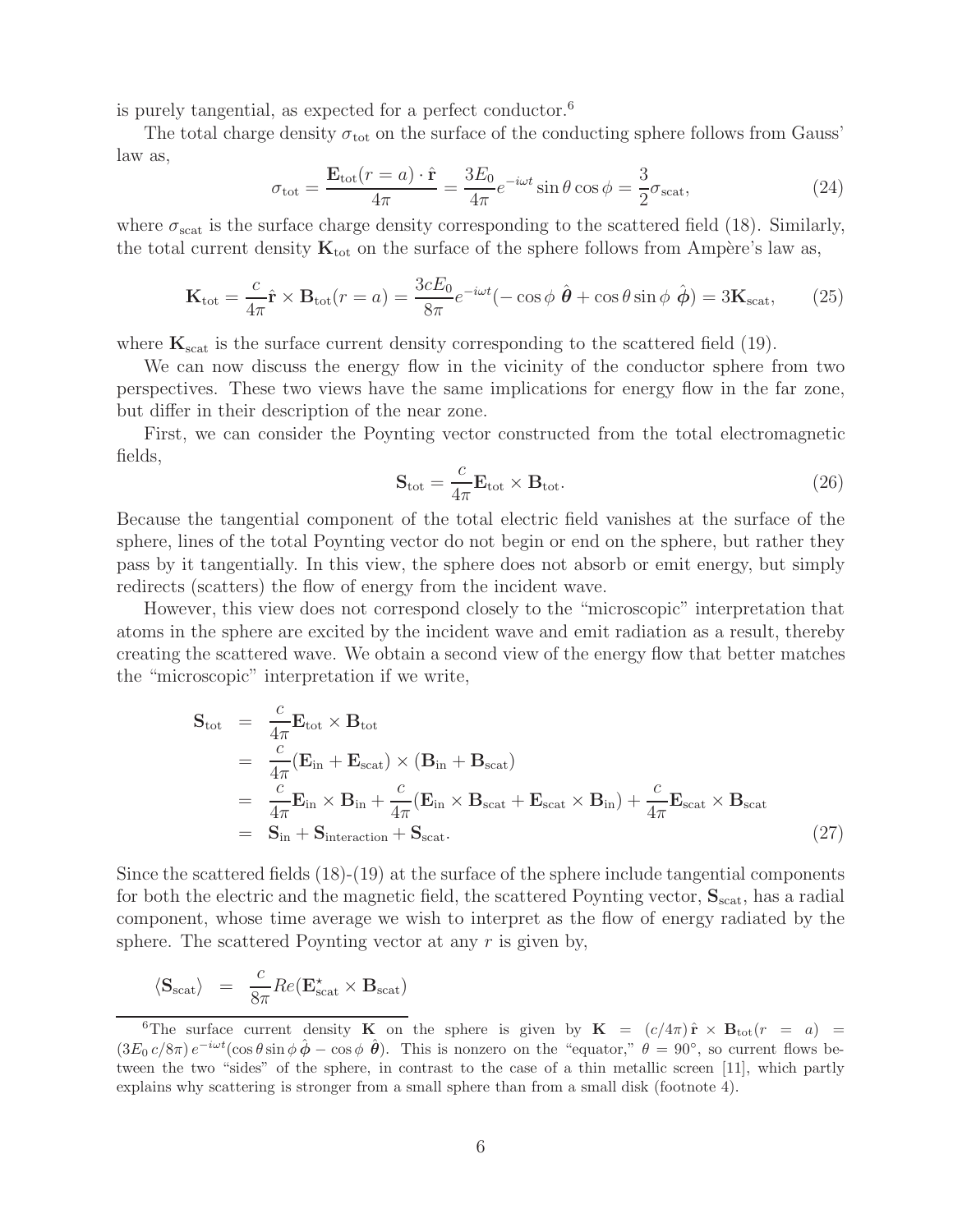$$
= \frac{c}{8\pi} Re \left[ (E_{\theta, \text{scat}}^{\star} B_{\phi, \text{scat}} - E_{\phi, \text{scat}}^{\star} B_{\theta, \text{scat}}) \hat{\mathbf{r}} + (E_{\phi, \text{scat}}^{\star} B_{r, \text{scat}} - E_{r, \text{scat}}^{\star} B_{\phi, \text{scat}}) \hat{\boldsymbol{\theta}} \right]
$$
  
\n
$$
+ (E_{r, \text{scat}}^{\star} B_{\theta, \text{scat}} - E_{\theta, \text{scat}}^{\star} B_{r, \text{scat}}) \hat{\boldsymbol{\phi}} \right]
$$
  
\n
$$
= \frac{c}{8\pi} \frac{k^4 a^6 E_0^2}{r^2} \left\{ \left[ cos^2 \phi \left( \frac{1}{2} - cos \theta \right)^2 + sin^2 \phi \left( 1 - \frac{cos \theta}{2} \right)^2 \right] \hat{\mathbf{r}} - \frac{1}{k^4 r^4} \left( \frac{cos \theta}{2} \hat{\mathbf{r}} + sin \theta \hat{\boldsymbol{\theta}} \right) \right\}.
$$
 (28)

The radial term of eq. (28) in square brackets is identical to the far-zone Poynting vector, while the other radial term is antisymmetric in  $\cos \theta$ . Hence, the time-average flow of scattered energy across any sphere of radius  $r > a$  corresponds to power,

$$
\langle P_{\text{scat}} \rangle = r^2 \int \langle \mathbf{S}_{\text{scat}} \rangle \cdot \hat{\mathbf{r}} \, d\Omega = \frac{c E_0^2}{8\pi} \frac{10\pi a^2}{3} k^4 a^4 = \langle P_{\text{rad}} \rangle \,. \tag{29}
$$

However, close to the sphere we find additional terms in  $\langle S_{scat} \rangle$ , so that in the near zone  $\langle S_{\text{rad}} \rangle \neq \langle S_{\text{scat}} \rangle$ . Indeed, at the surface of the sphere we find,

$$
\langle \mathbf{S}_{\text{scat}}(r=a) \rangle = \frac{c}{8\pi} E_0^2 \left\{ k^4 a^4 \left[ \cos^2 \phi \left( \frac{1}{2} - \cos \theta \right)^2 + \sin^2 \phi \left( 1 - \frac{\cos \theta}{2} \right)^2 \right] \hat{\mathbf{r}} - \left( \frac{\cos \theta}{2} \hat{\mathbf{r}} + \sin \theta \hat{\boldsymbol{\theta}} \right) \right\} \approx -\frac{c}{8\pi} E_0^2 \left( \frac{\cos \theta}{2} \hat{\mathbf{r}} + \sin \theta \hat{\boldsymbol{\theta}} \right) = -\frac{c}{8\pi} E_0^2 \left( \frac{\hat{\mathbf{z}}}{2} + \frac{3 \sin \theta}{2} \hat{\boldsymbol{\theta}} \right)
$$
(30)

The leading radial term of the scattered Poynting vector at the surface of the sphere corresponds to a large energy being emitted by the hemisphere facing the incident wave, and an equal amount of energy being absorbed by the opposite hemisphere. The energy radiated into the far zone is negligible compared to the leading terms when  $ka \ll 1$ . As a consequence, the relatively few lines of  $\langle S_{scat} \rangle$  that do not curl back onto the sphere emanates from very close to the pole of the sphere facing the incident wave, as sketched in the figure below.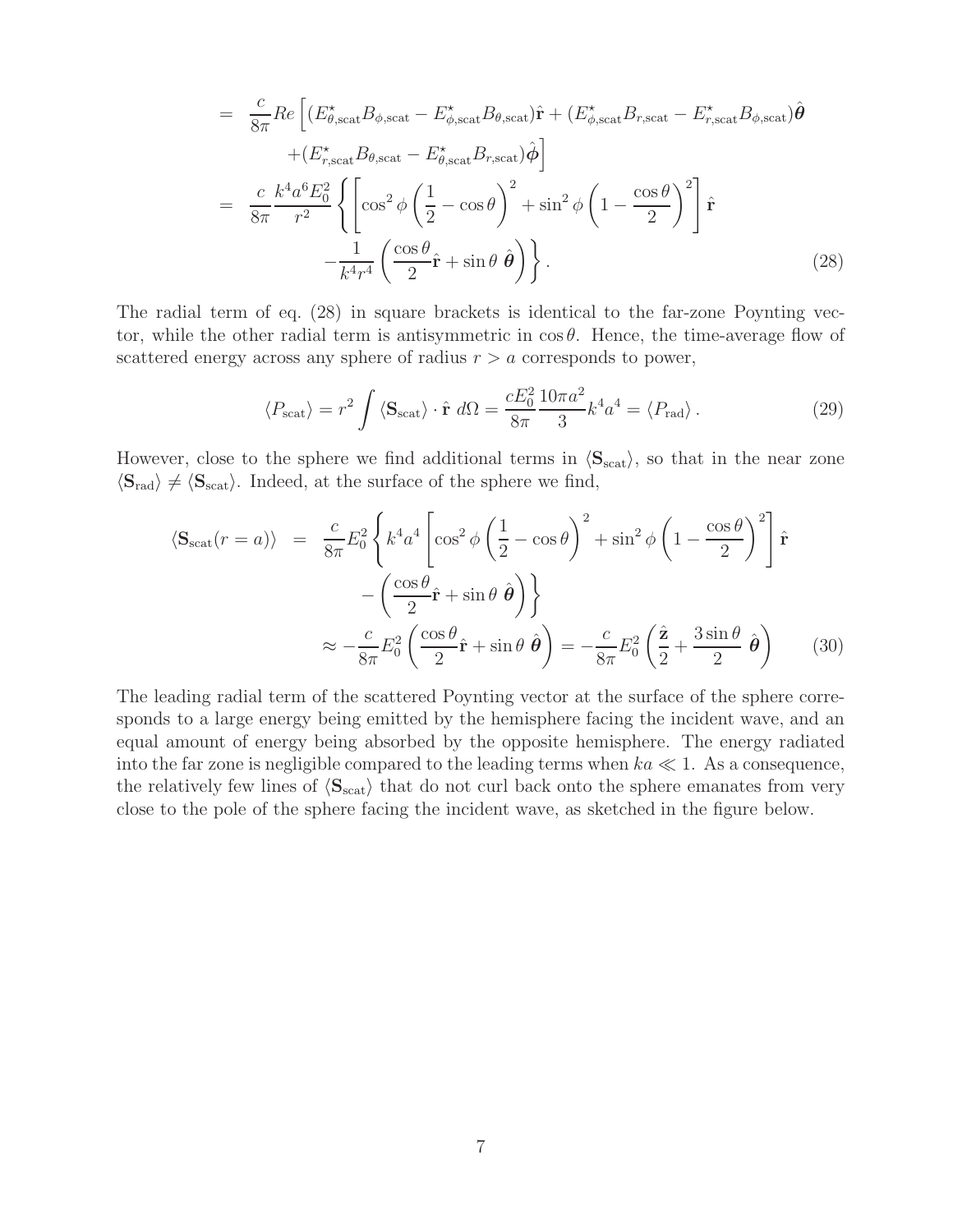

This extreme localization of the origin of the lines of the far-field Poynting vector to one pole of the sphere suggests that there is limited merit in associating lines of the time-average scattered Poynting vector with the source of radiation on the sphere.

Of course, the conducting sphere is not an energy source by itself, and the radiated energy is equal to the energy absorbed from the incident wave. For a description of the flow of energy that is absorbed, we look to the time-average of the incident and interaction terms of eq. (27). However, lines of the incident Poynting vector,

$$
\langle \mathbf{S}_{\rm in} \rangle = \frac{c}{8\pi} E_0^2 \hat{\mathbf{z}} = \frac{c}{8\pi} E_0^2 (\cos \theta \ \hat{\mathbf{r}} - \sin \theta \ \hat{\boldsymbol{\theta}}), \tag{31}
$$

enter and leave the sphere with equal strength, and are therefore not to be associated with energy transfer to the radiation fields. So, we look to the interaction term,

$$
\langle S_{\text{interaction}} \rangle = \frac{c}{8\pi} Re \left[ (E_{\theta, \text{scat}}^* B_{\phi, \text{in}} + E_{\theta, \text{in}}^* B_{\phi, \text{scat}} - E_{\phi, \text{scat}}^* B_{\theta, \text{in}} - E_{\phi, \text{in}}^* B_{\theta, \text{scat}}) \hat{\mathbf{r}} \right]
$$
  
+ 
$$
(E_{\phi, \text{scat}}^* B_{r, \text{in}} + E_{\phi, \text{in}}^* B_{r, \text{scat}} - E_{r, \text{scat}}^* B_{\phi, \text{in}} - E_{r, \text{in}}^* B_{\phi, \text{scat}}) \hat{\boldsymbol{\theta}}
$$
  
+ 
$$
(E_{r, \text{scat}}^* B_{\theta, \text{in}} + E_{r, \text{in}}^* B_{\theta, \text{scat}} - E_{\theta, \text{scat}}^* B_{r, \text{in}} - E_{\theta, \text{in}}^* B_{r, \text{scat}}) \hat{\boldsymbol{\phi}}
$$
  
= 
$$
\frac{c}{8\pi} \frac{k^2 a^3 E_0^2}{r} \left\{ \left[ -\cos[kr(1 - \cos\theta)] \frac{\cos\theta}{2k^2 r^2} - (1 + \cos\theta) \left[ \cos^2\phi \left( \cos\theta - \frac{1}{2} \right) + \sin^2\phi \left( 1 - \frac{\cos\theta}{2} \right) \right] \right] \times \left( \frac{\sin[kr(1 - \cos\theta)]}{kr} - \cos[kr(1 - \cos\theta)] \right) \hat{\mathbf{r}}
$$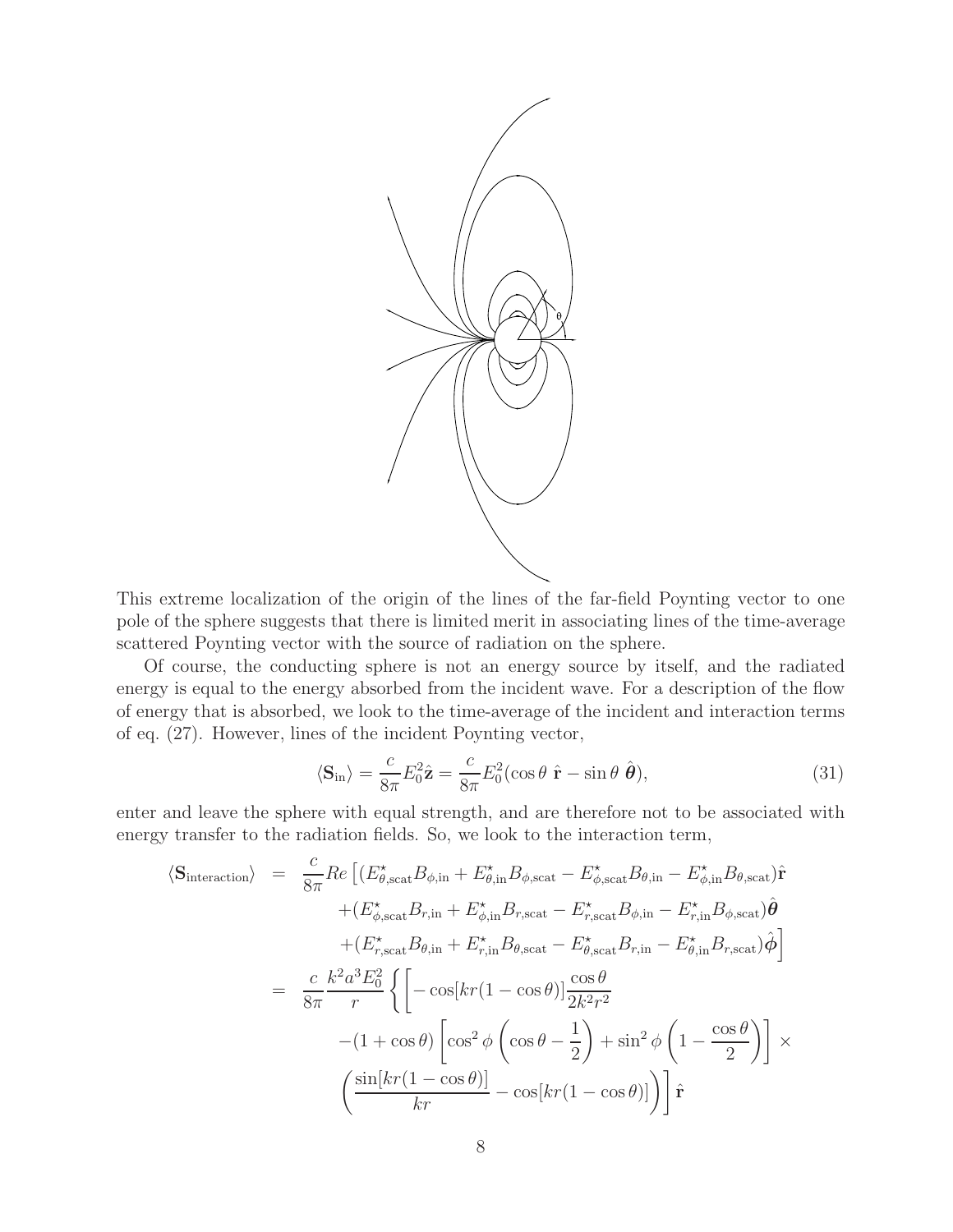$$
+\left[\cos\left[kr(1-\cos\theta)\right]\frac{\sin\theta}{k^2r^2}\left(2-\frac{9}{2}\cos^2\phi\right)+\ldots\right]\hat{\theta} +\left[\frac{9}{8}\cos\left[kr(1-\cos\theta)\right]\frac{\sin 2\theta \sin 2\phi}{k^2r^2}+\ldots\right]\hat{\phi}\right\},
$$
(32)

where the omitted terms are small close to the sphere. Note that in the far zone the timeaverage interaction Poynting vector contains terms that vary as  $1/r$  times  $\cos(kr(1-\cos\theta))$ . These large terms oscillate with radius r with period  $\lambda$ , and might be said to describe a radial "sloshing" of energy in the far zone, rather than a radial flow. It appears in practice that one cannot detect this "sloshing" by means of a small antenna placed in the far zone, so we consider these terms to be unphysical. Nonetheless, it is interesting that they appear in the formalism.

At the surface of the sphere we have, again for  $ka \ll 1$ ,

$$
\langle \mathbf{S}_{\text{interaction}}(r=a) \rangle \approx \frac{c}{8\pi} E_0^2 \left[ -\frac{\cos\theta}{2} \hat{\mathbf{r}} + \sin\theta \left( 2 - \frac{9}{2}\cos^2\phi \right) \hat{\boldsymbol{\theta}} + \frac{9}{8}\sin 2\theta \sin 2\phi \hat{\boldsymbol{\phi}} \right]. \tag{33}
$$

The total Poynting vector on the surface of the sphere is the sum of eqs. (30), (31) and (33),

$$
\langle \mathbf{S}_{\text{tot}}(r=a) \rangle \approx \frac{c}{8\pi} E_0^2 \left( -\frac{9}{2} \sin \theta \cos^2 \phi \, \hat{\boldsymbol{\theta}} + \frac{9}{8} \sin 2\theta \sin 2\phi \, \hat{\boldsymbol{\phi}} \right). \tag{34}
$$

The radial component of the total time-average Poynting vector vanishes on the surface of the sphere, in the leading approximation, as expected for a perfect conductor.

However, the leading approximation fails to account for the small net outward flow of energy (29) from the surface of the sphere. Therefore, we examine a higher approximation to the radial component of the time-average interaction Poynting vector,

$$
\langle \mathbf{S}_{\text{interaction}}(r=a) \rangle \cdot \hat{\mathbf{r}} \approx \frac{c}{8\pi} E_0^2 \left\{ -\frac{\cos\theta}{2} + k^2 a^2 \frac{\cos\theta}{4} (1 - \cos\theta)^2 - k^4 a^4 \frac{\cos\theta}{48} (1 - \cos\theta)^4 \right. \\ \left. + k^2 a^2 (1 + \cos\theta) \left[ \cos^2\phi \left( \cos\theta - \frac{1}{2} \right) + \sin^2\phi \left( 1 - \frac{\cos\theta}{2} \right) \right] \times \left[ \cos\theta - \frac{k^2 a^2}{6} \left( 2 - 3\cos\theta + \cos^3\theta \right) \right] \right\} . \tag{35}
$$

If in addition we now average over  $\phi$ , the expression in brackets in the middle line of eq. (35) reduces to  $(1 + \cos \theta)/4$ , and our new average is,

$$
\langle \mathbf{S}_{\text{interaction}}(r=a) \rangle \cdot \hat{\mathbf{r}} \approx \frac{c}{8\pi} E_0^2 \left\{ -\frac{\cos\theta}{2} + k^2 a^2 \frac{\cos\theta}{2} (1 + \cos^2\theta) - k^4 a^4 \frac{\cos\theta}{48} (1 - \cos\theta)^4 - \frac{k^4 a^4}{24} (1 + \cos\theta)^2 (2 - 3\cos\theta + \cos^3\theta) \right\}
$$
  

$$
= \frac{c}{8\pi} E_0^2 \left\{ -\frac{\cos\theta}{2} + k^2 a^2 \frac{\cos\theta}{2} (1 + \cos^2\theta) - \frac{k^4 a^4}{48} (5 - 2\cos\theta - 2\cos^2\theta - 8\cos^3\theta + 5\cos^4\theta + 2\cos^5\theta) \right\}.
$$
 (36)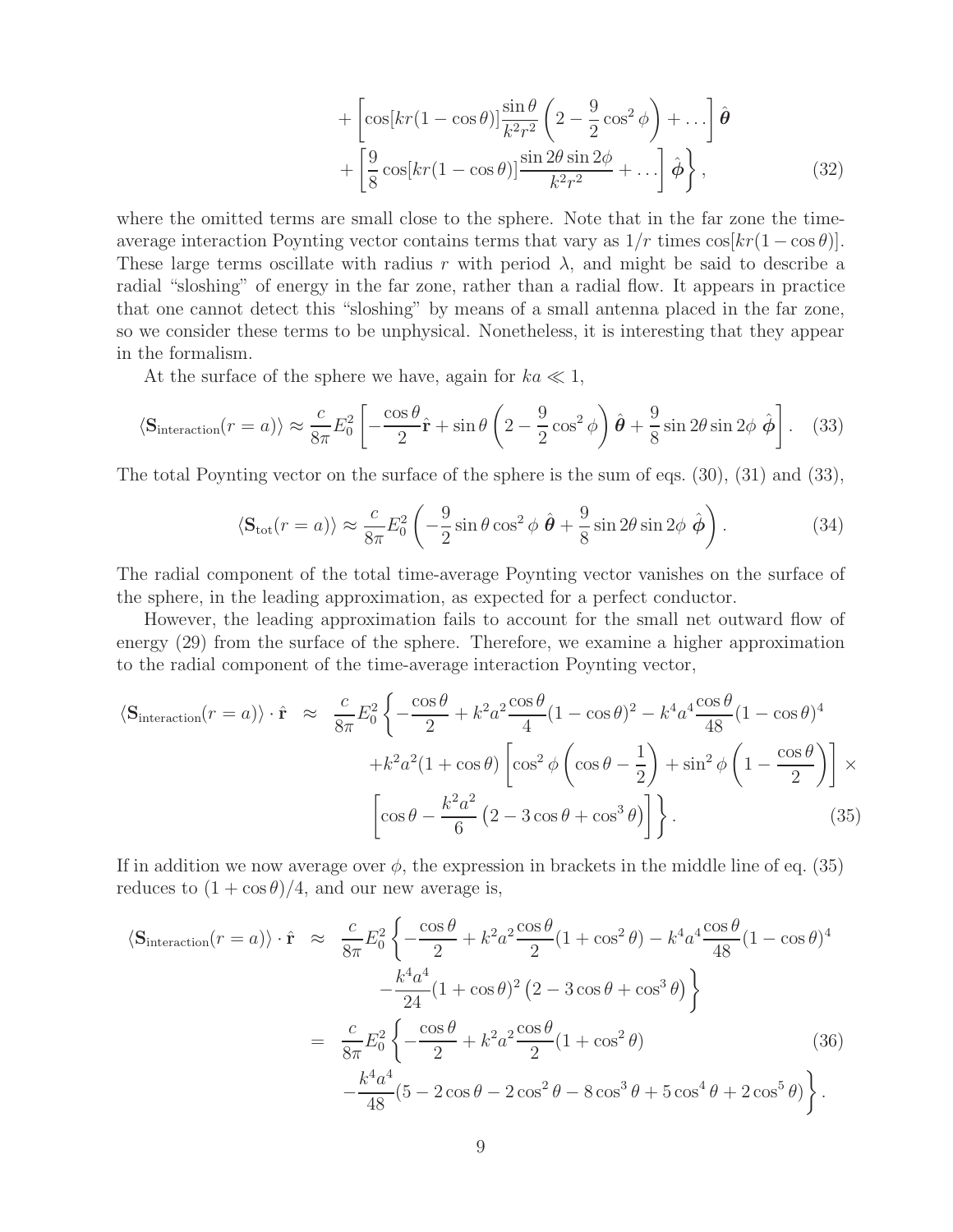Integrating this over the surface of the sphere, we find the time-average power absorbed by the sphere due to the interaction fields to be,

$$
\langle P_{\text{interaction}} \rangle = a^2 \int \langle \mathbf{S}_{\text{interaction}} \rangle \cdot \hat{\mathbf{r}} \, d\Omega = -\frac{cE_0^2}{8\pi} \frac{4\pi a^2}{9} k^4 a^4 \neq -\langle P_{\text{scat}} \rangle \,. \tag{37}
$$

*I am disappointed that we have not achieved a complete accounting of energy flow at the surface of the sphere. However, we recall that the metallic boundary condition that*  $\mathbf{E}_{\parallel} = 0$ *on the surface of the sphere is only satisfied in the limit that*  $ka \rightarrow 0$  *in our analysis. In this limit we, of course, recover conservation of energy in the rather trivial form that no energy is absorbed or radiated by the sphere.*

*A similar exercise was made by Bohren [12] who made a numerical calculation of*  $\langle S_{in} \rangle$  +  $\langle S_{\text{interaction}} \rangle$  for a small aluminum sphere, with results as shown below.



*This complements the figure on p. 7 in that the nonscattered Poynting flux touches the sphere only at its pole facing the incident flux, from which point all the scattered Poynting flux appears to emanate.*

This exercise permits an additional perspective on analysis of radiation from antennas. Suppose that instead of knowing that a plane wave was incident on the conducting sphere, we were simply given the surface current distribution  $\mathbf{K}_{\text{scat}}$  of eq. (25). Then, by use of retarded potentials, or the "antenna formula" (*e.g.*, eq. (14.70) of [5]), we could calculate the radiated power in the far zone, and would arrive at the usual expression (28) (ignoring the terms that fall off as  $1/r^6$ ). However, this procedure would lead to an incomplete understanding of the near zone in that additional charges, currents and fields are required to satisfy the metallic boundary conditions at the surface of the conductors of the antenna.

In the present example, the excitation of the conducting sphere by an external plane wave leads to a total surface current that is three times larger than the current  $\mathbf{K}_{scat}$ . For a good, but not perfectly conducting sphere, an analysis based on  $\mathbf{K}_{\text{scat}}$  alone would lead to only  $1/9$ the actual amount of Joule heating of the sphere. And, if we attempted to assign some kind of impedance or radiation resistance to the sphere via the form  $P_{\text{rad}} = R_{\text{rad}} I_0^2 / 2$ , where  $I_0$  is meant to be a measure of the peak total current, an analysis based only on knowledge the current  $\mathbf{K}_{scat}$  would lead to a value of  $R_{rad}$  that is 9 times larger than a value based on the total current.

#### **2.3 Scattering of a Circularly Polarized Wave**

If the incident wave is circularly polarized the incident fields can be written as,

$$
\mathbf{E}_{\rm in} = \mathbf{E}_0 e^{i(kz - \omega t)}, \qquad \mathbf{B}_{\rm in} = \mathbf{B}_0 e^{i(kz - \omega t)}, \tag{38}
$$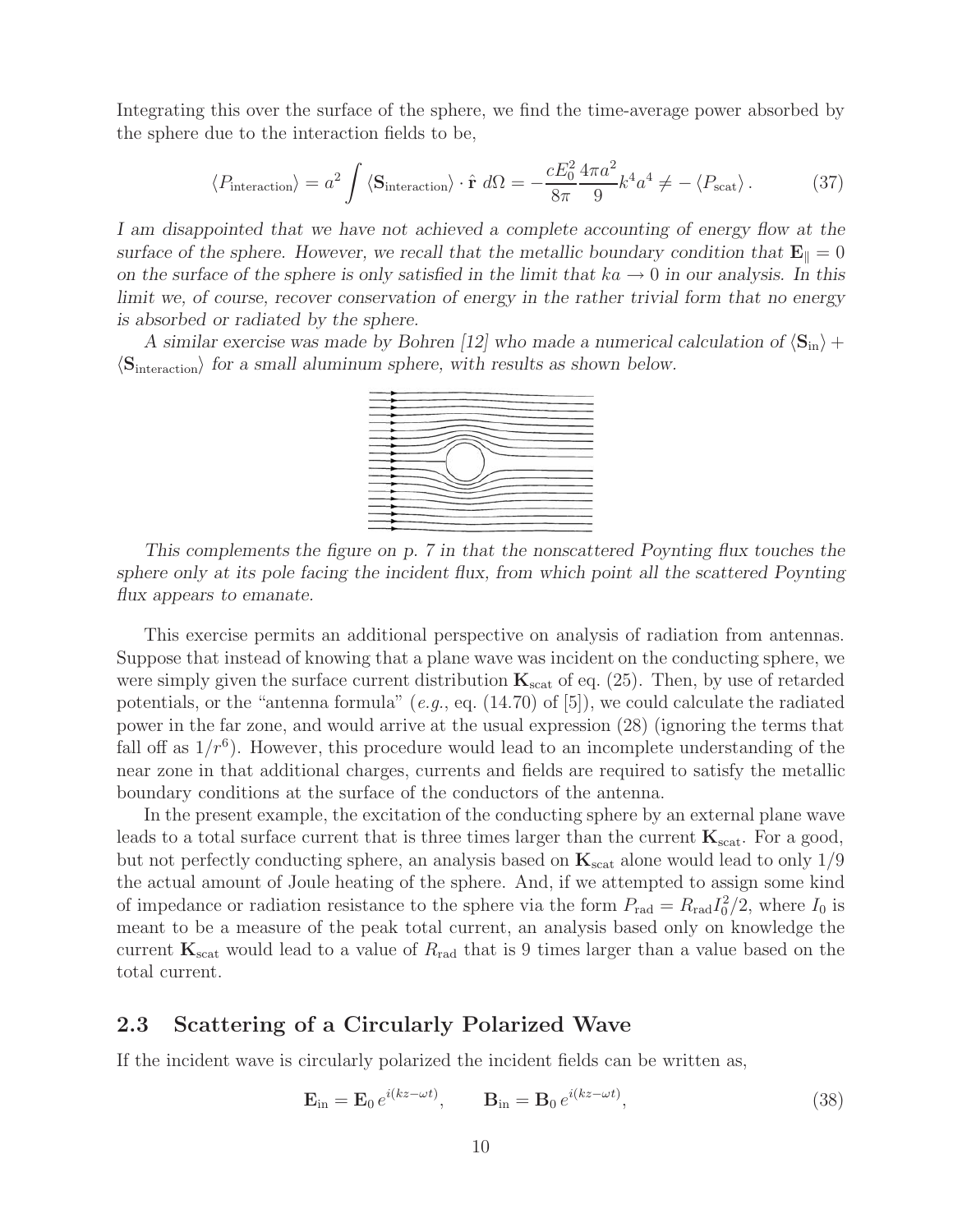where,

$$
\mathbf{E}_0 = E_0 \frac{\hat{\mathbf{x}} \pm i\hat{\mathbf{y}}}{\sqrt{2}}, \qquad \mathbf{B}_0 = \hat{\mathbf{z}} \times \mathbf{E}_0 = \mp i \mathbf{E}_0.
$$
 (39)

The dipole moments induced on the conducting sphere by the incident wave are again given by eqs.  $(3)-(4)$ , and the scattered electric field in the far zone follows from eq.  $(4)$  as,

$$
\mathbf{E}_{\text{scat}} = -k^2 a^3 E_0 \frac{e^{i(kr - \omega t)}}{\sqrt{2}r} \left( \hat{\mathbf{n}} \times [(\hat{\mathbf{x}} \pm i\hat{\mathbf{y}}) \times \hat{\mathbf{n}}] + \frac{1}{2} \hat{\mathbf{n}} \times [\hat{\mathbf{z}} \times (\hat{\mathbf{x}} \pm i\hat{\mathbf{y}})] \right)
$$
  
=  $-k^2 a^3 E_0 \frac{e^{i(kr - \omega t)}}{\sqrt{2}r} \left[ (\hat{\mathbf{x}} \pm i\hat{\mathbf{y}}) \left( 1 - \frac{(\hat{\mathbf{n}} \cdot \hat{\mathbf{z}})}{2} \right) - (\hat{\mathbf{n}} - \frac{\hat{\mathbf{z}}}{2}) [\hat{\mathbf{n}} \cdot (\hat{\mathbf{x}} \pm i\hat{\mathbf{y}})] \right].$  (40)

Inserting this in (1) we find,

$$
\frac{d\sigma}{d\Omega} = k^4 a^6 \left[ \left( 1 - \frac{\hat{\mathbf{n}} \cdot \hat{\mathbf{z}}}{2} \right)^2 - \frac{3}{8} [(\hat{\mathbf{n}} \cdot \hat{\mathbf{x}})^2 + (\hat{\mathbf{n}} \cdot \hat{\mathbf{y}})^2] \right].
$$
 (41)

It suffices to consider an observer in the x-z plane, for which  $\hat{\mathbf{n}} \cdot \hat{\mathbf{x}} = \sin \theta$ ,  $\hat{\mathbf{n}} \cdot \hat{\mathbf{y}} = 0$ ,  $\hat{\mathbf{n}} \cdot \hat{\mathbf{z}} = \cos \theta$ . Then, eq. (41) yields,

$$
\frac{d\sigma}{d\Omega} = k^4 a^6 \left[ \frac{5}{8} (1 + \cos^2 \theta) - \cos \theta \right], \qquad \sigma = \int \frac{d\sigma}{d\Omega} d\Omega = \frac{10\pi a^2}{3} k^4 a^4. \tag{42}
$$

as found in eqs.  $(9)-(10)$  for an unpolarized incident wave.<sup>7</sup>

#### **2.3.1 Force on the Sphere**

The electric field must be perpendicular to the surface of a perfect conductor (at rest), so the Poynting vector  $\mathbf{S} = c\mathbf{E} \times \mathbf{B}/4\pi$  has zero component perpendicular to the surface. That is, a perfect conductor absorbs no energy from the incident wave. However, the conductor can acquire momentum (and angular momentum) as a result of scattering of the wave.<sup>8</sup> Here, we consider the momentum (and angular momentum) density in the far zone, where it can be related to the energy density, to infer the rate of change of (angular) momentum of the sphere, and hence the force (torque) on the sphere.

The differential cross section (42) peaks at  $\theta = 180^{\circ}$  (backscattering), so more energy is scattered backwards than forwards. For electromagnetic waves in vacuum (far from any conductors) the (time-average) momentum density  $\langle \mathbf{p} \rangle$  is related to the (time-average) energy density  $\langle u \rangle$  by, 9

$$
\langle \mathbf{p} \rangle = \frac{\langle u \rangle}{c} \,\hat{\mathbf{n}}.\tag{43}
$$

<sup>&</sup>lt;sup>7</sup>The cross section for scattering (at normal incidence) off a perfectly conducting disk of radius  $a$  is about  $1/6$  that of eq. (42) [9, 10]. This suggests that the force and torque on a conducting disk is about  $1/6$  of that found below for a conducting sphere. See also [14].

<sup>&</sup>lt;sup>8</sup>While the Poynting vector describes the flux of electromagnetic energy, the fluxes of momentum and angular momentum are described by tensors. See, for example, sec. 3.2 and prob. 3.5 of [13].

<sup>&</sup>lt;sup>9</sup>The momentum density can also be evaluated as  $\langle \mathbf{p}_{scat} \rangle = \langle \mathbf{S}_{scat} \rangle / c^2 = Re(\mathbf{E}_{scat} \times \mathbf{B}_{scat}^{\star})/8\pi c$ , using the fields given in eqs.  $(51)-(52)$ .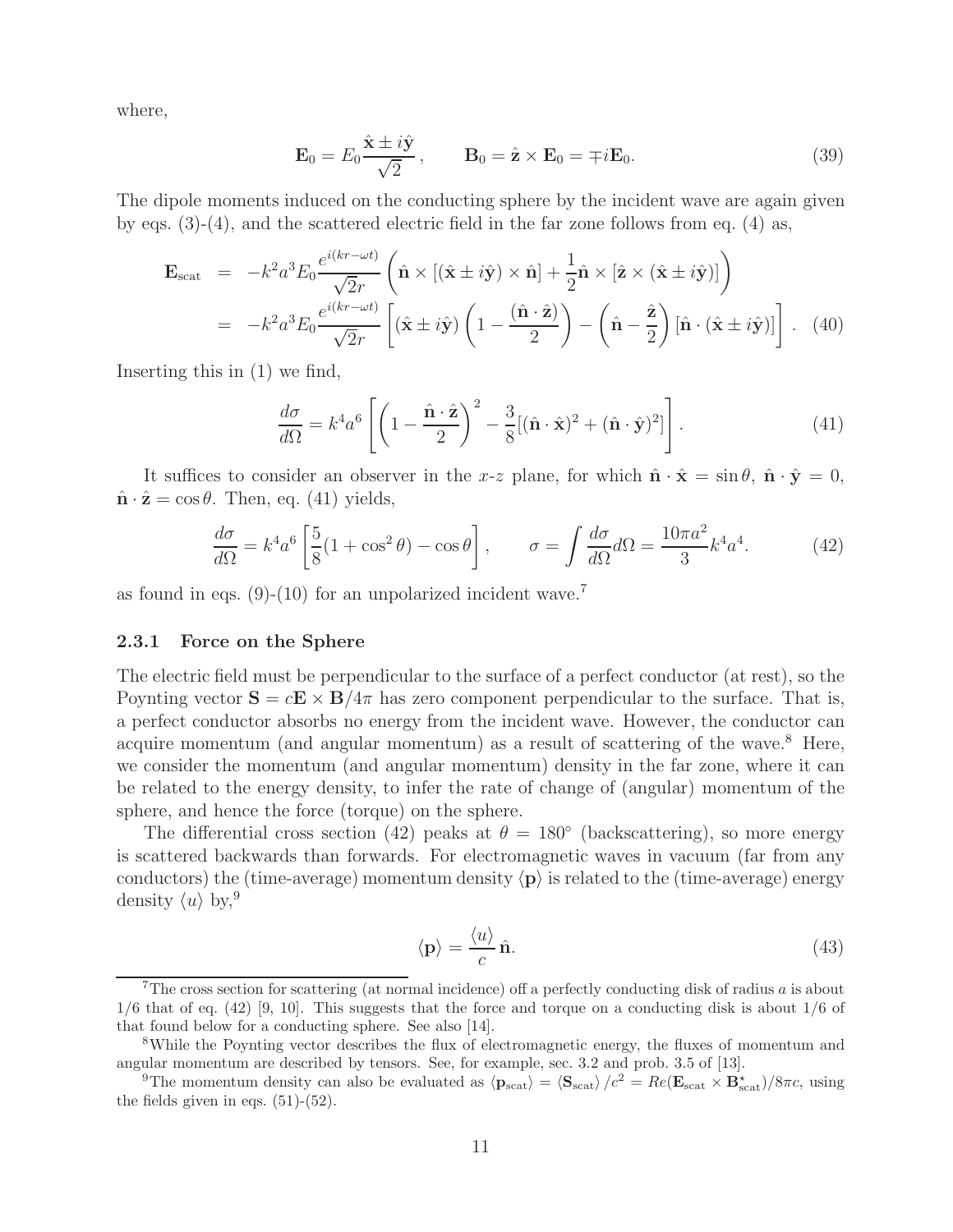The net flux of scattered momentum (which propagates at speed  $c$ ) along the z-axis is,

$$
\frac{d\langle P_z \rangle}{dt} = \int \hat{\mathbf{z}} \cdot c \, r^2 \langle \mathbf{p} \rangle_{\text{scat}} d\Omega = \int r^2 \langle u \rangle_{\text{scat}} \cos \theta \, d\Omega = \int \frac{r^2 |\mathbf{E}_{\text{scat}}|^2}{8\pi} \cos \theta \, d\Omega \qquad (44)
$$
\n
$$
\int E_0^2 \, d\sigma = 0 \, d\Omega = E_0^2 k^4 a^6 \int \left[ 5 \, (1 + \cos^2 \theta) \right] \cos \theta \, d\Omega = E_0^2 k^4 a^6
$$

$$
= \int \frac{E_0^2}{8\pi} \frac{d\sigma}{d\Omega} \cos\theta \, d\Omega = \frac{E_0^2 k^4 a^6}{4} \int \left[ \frac{5}{8} (1 + \cos^2 \theta) - \cos \theta \right] \cos\theta \, d\cos\theta = -\frac{E_0^2 k^4 a^6}{6}.
$$

The reaction force on the sphere is the negative of this,

$$
F_z = -\frac{d\langle P_z \rangle}{dt} = \frac{E_0^2 k^4 a^6}{6} = \pi a^2 \frac{E_0^2 k^4 a^4}{6\pi} \equiv \pi a^2 P_{\text{rad}}\,,\tag{45}
$$

where  $P_{\text{rad}} = E_0^2 k^4 a^4 / 6\pi$  is the effective radiation pressure on the sphere due to the incident wave.

The nominal radiation pressure of the incident plane wave is,

$$
P_{\rm in} = c \langle p_{\rm in} \rangle = \langle u_{\rm in} \rangle = \frac{E_0^2}{8\pi},\tag{46}
$$

so the effective radiation pressure on the sphere can be written as,

$$
\langle P_{\rm rad} \rangle = \frac{4k^4 a^4}{3} P_{\rm in} \ll P_{\rm in}.\tag{47}
$$

That is, the force on the small conducting sphere due to scattering of the incident electromagnetic wave is much less than if the sphere totally absorbed the momentum of the incident wave.<sup>10,11,12</sup>

#### **2.3.2 Torque on the Sphere**

The circularly polarized incident wave carries angular momentum with density,

$$
\langle l_{\text{in},z} \rangle = \pm \frac{\langle p_{\text{in},z} \rangle}{k} = \pm \frac{\langle u_{\text{in}} \rangle}{ck} = \pm \frac{E_0^2}{8\pi ck}.
$$
\n(49)

The scattered wave carries (time-average) angular momentum density,

$$
\langle \mathbf{l}_{scat} \rangle = \frac{\mathbf{r}}{8\pi c} \times Re(\mathbf{E}_{scat} \times \mathbf{B}_{scat}^{\star}) = \frac{r}{8\pi c} Re[(\hat{\mathbf{r}} \cdot \mathbf{B}_{scat}^{\star}) \mathbf{E}_{scat} - (\hat{\mathbf{r}} \cdot \mathbf{E}_{scat}) \mathbf{B}_{scat}^{\star}]. \tag{50}
$$

<sup>10</sup>The force on spheres due to an electromagnetic wave was first calculated (using the Maxwell stress tensor) in [15], although eq. (94) there seems to have a factor  $14/3$  rather than the  $4/3$  of eq. (47). See also [16]. However, my computation via the stress tensor over a sphere of large radius  $r$  gives, using eq. (51),

$$
\langle F_z \rangle = 2\pi r^2 \int d\cos\theta \cos\theta \langle T_{rr} \rangle = -2\pi r^2 \int d\cos\theta \cos\theta \frac{|E_\theta|^2 + |E_\phi|^2}{8\pi}
$$
  
= 
$$
-\frac{E_0^2 k^4 a^6}{8} \int d\cos\theta \cos\theta \left( \cos^2\theta - \cos\theta + \frac{1}{4} + 1 - \cos\theta + \frac{\cos^2\theta}{4} \right) = \frac{E_0^2 k^4 a^6}{6}, \qquad (48)
$$

as found in eq. (45).

<sup>11</sup>The force of radiation pressure was first measured in [17, 18]. See also [19].

<sup>12</sup>This analysis tacitly assumes that the sphere remains at rest due to an external force  $F_z$ , such that the sphere does not take on any kinetic energy. If the sphere is in motion there is transfer of energy via the Poynting vector between the fields and the sphere, as discussed in [20].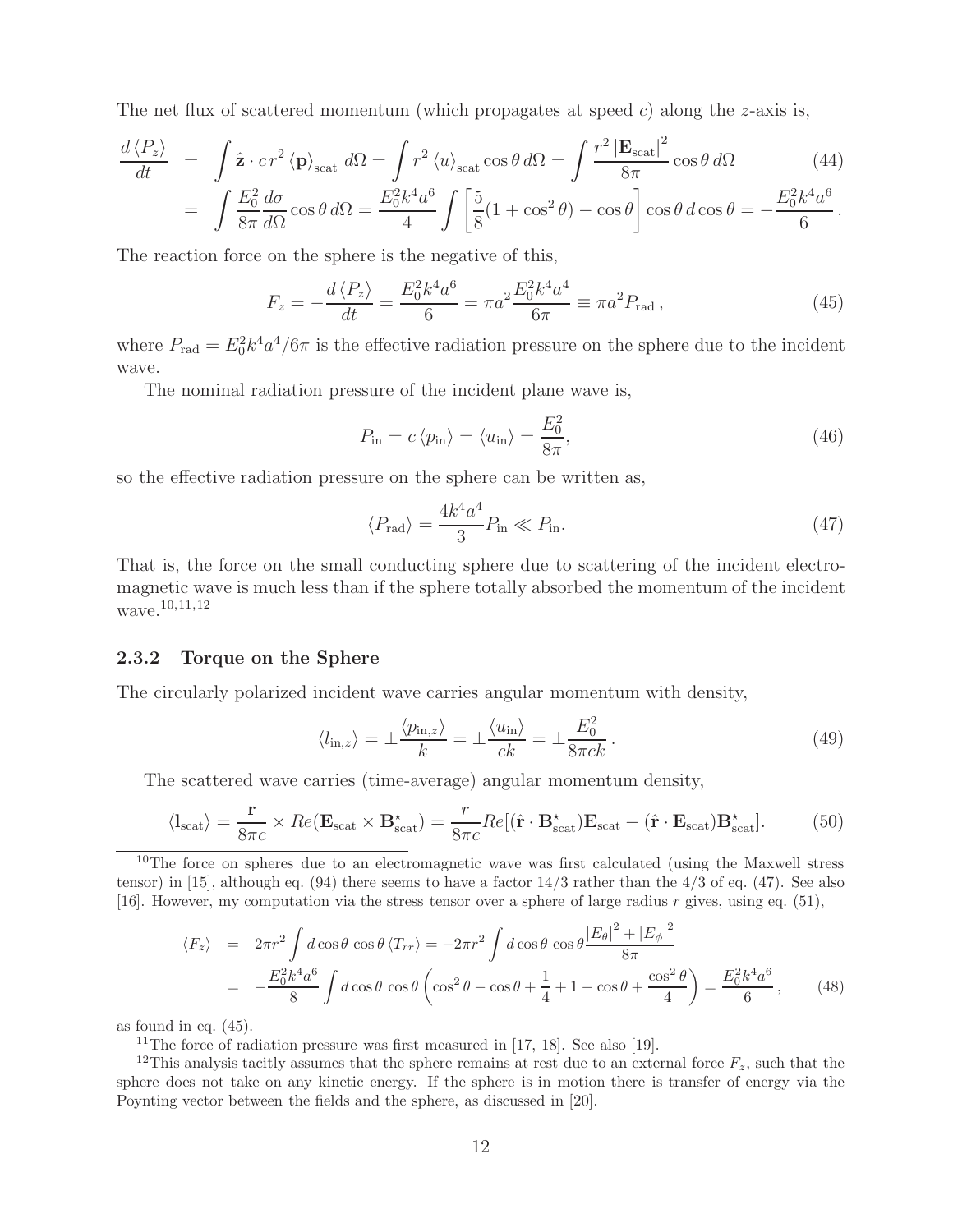To obtain a density that falls off as  $1/r^2$  we need the radial terms in the scattered fields that fall off as  $1/r^2$  (as well as the transverse field of order  $1/r$ ). We recall eqs. (16)-(17) for the case of x-polarization, and note that the fields for  $y$  polarization follow from these via the substitutions  $\phi \to \phi - \pi/2$ ,  $\cos \phi \to \sin \phi$ , and  $\sin \phi \to -\cos \phi$ ,

$$
\mathbf{E}_{\text{scat}}(\mathbf{r},t) \approx E_0 k^2 a^3 \frac{e^{i(kr-\omega t)}}{\sqrt{2}r} \left\{ -\frac{2i}{kr} \sin \theta \left( \cos \phi \pm i \sin \phi \right) \hat{\mathbf{r}} \right.\n+ \left( \cos \phi \pm i \sin \phi \right) \left( \cos \theta - \frac{1}{2} \right) \hat{\boldsymbol{\theta}} - \left( \sin \phi \mp i \cos \phi \right) \left( 1 - \frac{\cos \theta}{2} \right) \hat{\boldsymbol{\phi}} \right\}, (51)
$$

$$
\mathbf{B}_{\text{scat}}(\mathbf{r},t) \approx E_0 k^2 a^3 \frac{e^{i(kr-\omega t)}}{\sqrt{2}r} \left\{ -\frac{i}{kr} \sin \theta \left( \sin \phi \mp i \cos \phi \right) \hat{\mathbf{r}} \right.\n+ \left( \sin \phi \mp i \cos \phi \right) \left( 1 - \frac{\cos \theta}{2} \right) \hat{\boldsymbol{\theta}} + \left( \cos \phi \pm i \sin \phi \right) \left( \cos \theta - \frac{1}{2} \right) \hat{\boldsymbol{\phi}} \right\}. (52)
$$

Then,

$$
\langle I_{\text{scat}} \rangle = \pm \frac{3E_0^2 k^4 a^6}{32\pi r^2 k c} \sin \theta \,\hat{\boldsymbol{\theta}}.\tag{53}
$$

The net flux of scattered angular momentum (which propagates at speed  $c$ ) along the z-axis  $is,$ <sup>13</sup>

$$
\frac{d\langle L_z\rangle}{dt} = \int \hat{\mathbf{z}} \cdot cr^2 \langle \mathbf{l}_{\text{scat}} \rangle \, d\Omega = \mp \frac{3E_0^2 k^4 a^6}{16k} \int \sin^2 \theta \, d\cos \theta = \mp \frac{E_0^2 k^4 a^6}{4k}. \tag{54}
$$

The torque required to keep the sphere at rest is the negative of this,

$$
\tau = -\frac{d\langle L_z \rangle}{dt} = \pm \frac{E_0^2 k^4 a^6}{4k} = \pm \pi a^2 \frac{E_0^2 k^4 a^4}{4\pi k} \,. \tag{55}
$$

The angular momentum per unit time incident on the area of the sphere is  $\pi a^2 c \langle l_{\rm in,z} \rangle =$  $\pm \pi a^2 E_0^2/8\pi k$ , so the fraction of the angular momentum incident on the sphere that is transferred to it is only  $2k^4a^4 \ll 1^{14}$ 

*The first mechanical detection of the angular momentum of light was by Beth [21], and one detection of angular momentum of microwaves has been reported [22, 23].*

<sup>&</sup>lt;sup>13</sup>The classical form (53) for angular momentum density indicates that the local angular momentum vector is perpendicular to the (local) direction of propagation of the wave, whereas in the quantum view the angular momentum vector is parallel to the momentum vector (if these are known/measured). In the quantum view the wave(function) as a whole carries angular momentum, which cannot be further localized without a measurement. That is, eq.  $(53)$  represents a level of detail not supported in the quantum view. However, a classical expression like eq. (54) that characterizes the angular momentum of the entire wave will agree with the quantum view (of the average over many photons).

 $14$ If it is desired that the sphere experience a larger torque due to the incident circularly polarized wave, the sphere must absorb (or scatter) a significant fraction of that wave. In the present case of a conducting sphere it would be favorable to choose the radius a to be about  $\lambda/5$ , in which case the scattering cross section exhibits a "resonance" peak, shown in the figure below from [16], as which the cross section is  $2.6\pi a^2 \approx \lambda^2/3$ .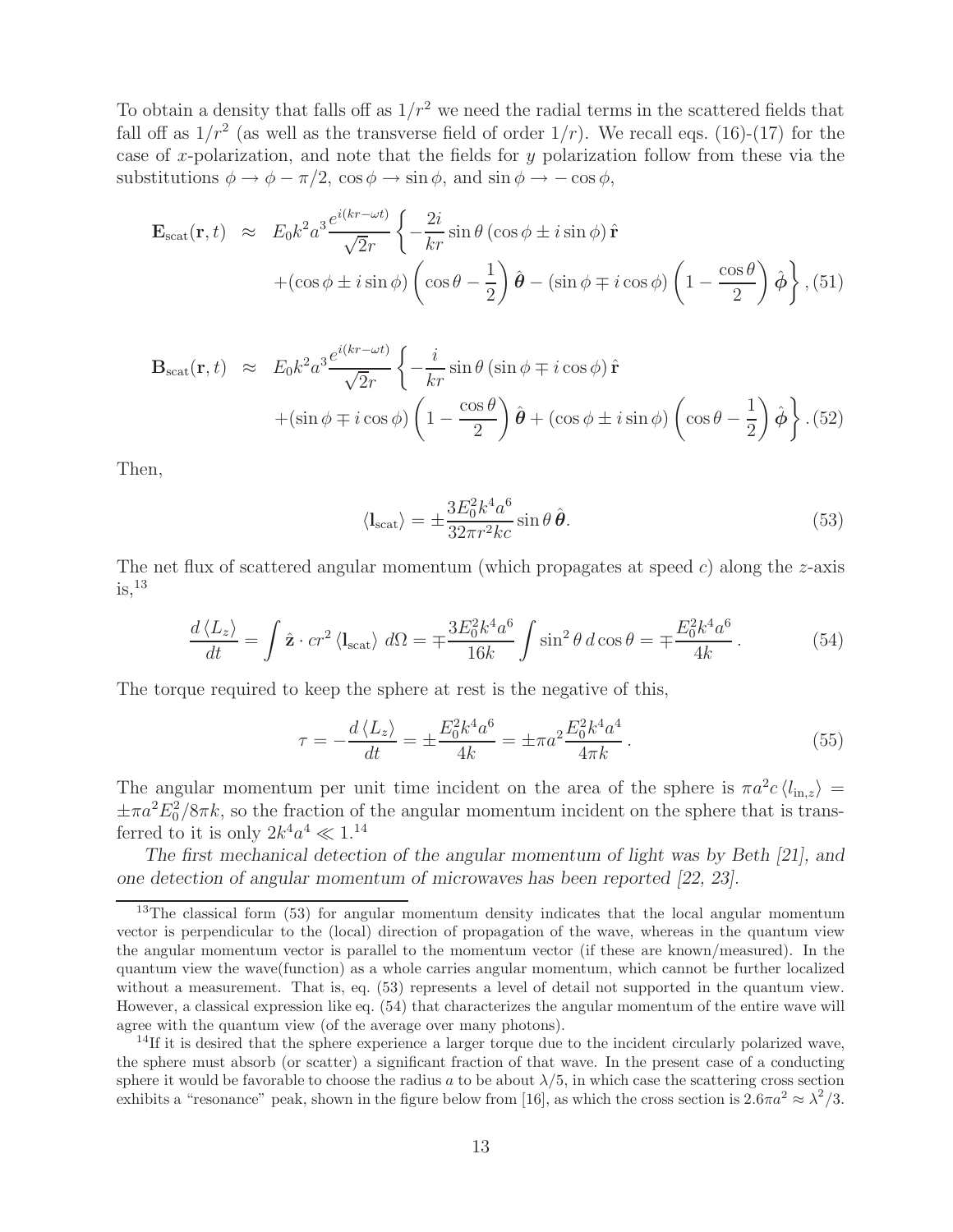# **References**

- [1] J.J. Thomson, *Recent Researches in Electricity and Magnetism* (Clarendon Press, 1893), http://kirkmcd.princeton.edu/examples/EM/thomson\_recent\_researches\_in\_electricity.pdf
- [2] J.H. Poynting, *On the Transfer of Energy in the Electromagnetic Field*, Phil. Trans. Roy. Soc. London **175**, 343 (1884), http://kirkmcd.princeton.edu/examples/EM/poynting\_ptrsl\_175\_343\_84.pdf
- [3] C. Huygens, *Treatise on Light* (1678), English translation by S.P. Thompson (Macmillan, 1912), http://kirkmcd.princeton.edu/examples/optics/huygens\_treatise\_on\_light.pdf
- [4] H. Hertz, *The Forces of Electrical Oscillations Treated According to Maxwell's Theory*, Ann. d. Phys. **36**, 1 (1889), http://kirkmcd.princeton.edu/examples/EM/hertz\_ap\_36\_1\_89.pdf reprinted in chap. 9 of H. Hertz, *Electric Waves* (Macmillan, 1900), http://kirkmcd.princeton.edu/examples/EM/hertz\_electric\_waves.pdf A translation by O. Lodge appeared in Nature **39**, 402 (1889), http://physics.princeton.edu/~mcdonald/examples/EM/hertz.pdf
- [5] J.D. Jackson, *Classical Electrodynamics*, 3rd ed. (Wiley, 1999), http://kirkmcd.princeton.edu/examples/EM/jackson\_ce3\_99.pdf
- [6] K.T. McDonald, *Radiation in the Near Zone of a Hertzian Dipole* (April 22, 2004), http://kirkmcd.princeton.edu/examples/nearzone.pdf
- [7] J.J. Thomson, *Conduction of Electricity in Gases*, 2nd ed. (Cambridge U. Press, 1906), http://kirkmcd.princeton.edu/examples/EM/thomson\_conduction\_of\_electricity\_through\_gases.pdf
- [8] Lord Rayleigh, *On the Incidence of Aerial and Electric Waves upon Small Obstacles in the form of Ellipsoids or Elliptic Cylinders, and on the Passage of Electric Waves through a circular Aperture in a Conducting Screen*, Phil. Mag. **44**, 28 (1897), http://kirkmcd.princeton.edu/examples/EM/rayleigh\_pm\_44\_28\_97.pdf



A similar effect for a dielectric sphere is discussed in [12]. For linear dipole antennas, the "resonance" condition is that the half-height h be close to  $\lambda/4$ , as understood by Hertz (chap. 8 of [4]).